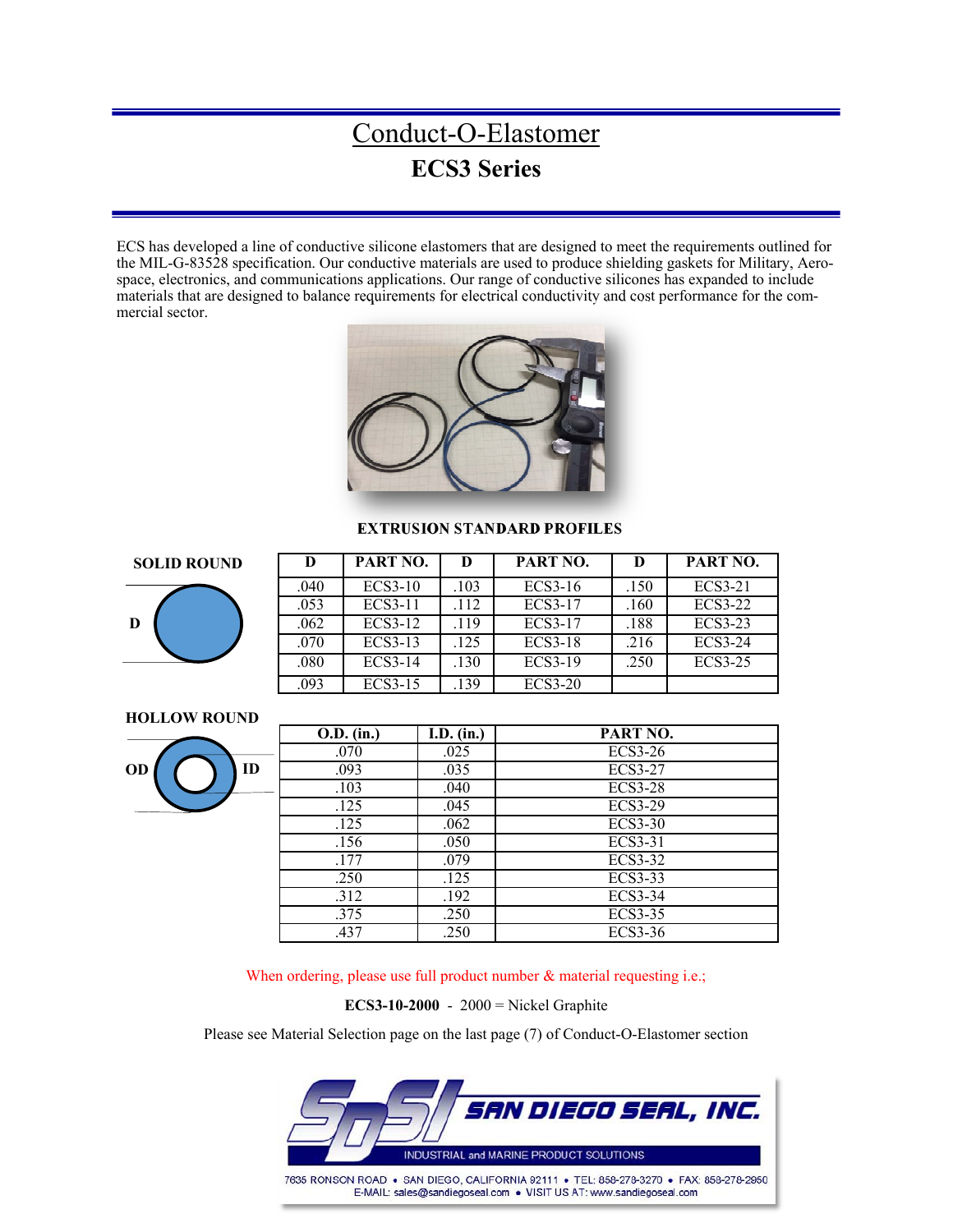# Conduct-O-Elastomer Extrusion Profiles **ECS3 Series**

### **RECTANGULAR SOLID**



| $\mathbf{A}$ | B    | PART NO.       |
|--------------|------|----------------|
| .032         | .032 | ECS3-36        |
| .060         | .080 | <b>ECS3-37</b> |
| .063         | .042 | ECS3-38        |
| .095         | .062 | <b>ECS3-39</b> |
| .120         | .075 | ECS3-40        |
| .125         | .062 | <b>ECS3-41</b> |
| .156         | .062 | ECS3-42        |
| .250         | .062 | ECS3-43        |
| .500         | .075 | <b>ECS3-44</b> |
| .500         | .125 | ECS3-45        |
| .500         | .188 | ECS3-46        |
| .750         | .062 | ECS3-47        |
| .880         | .062 | <b>ECS3-48</b> |
| 1.000        | .250 | <b>ECS3-49</b> |
| 1.180        | .062 | ECS3-50        |

 **SOLID D SHAPE** 



| H    | W    | PART NO.       |
|------|------|----------------|
| .064 | .055 | ECS3-51        |
| .068 | .062 | ECS3-52        |
| .078 | .094 | ECS3-53        |
| .089 | .078 | <b>ECS3-54</b> |
| .094 | .094 | <b>ECS3-55</b> |
| .100 | .062 | ECS3-56        |
| .110 | .150 | <b>ECS3-57</b> |
| .131 | .122 | <b>ECS3-58</b> |
| .136 | .124 | <b>ECS3-59</b> |
| .156 | .118 | ECS3-60        |
| .156 | .156 | ECS3-61        |
| .175 | .178 | ECS3-62        |
| .188 | .188 | ECS3-63        |
| .250 | .250 | ECS3-64        |



| A    | в    | C    | D    | <b>PART NO.</b> |
|------|------|------|------|-----------------|
| .156 | .045 | .078 | .045 | <b>ECS3-65</b>  |
| .156 | .078 | .078 | .045 | <b>ECS3-66</b>  |
| .187 | .093 | .093 | .050 | ECS3-67         |
| .250 | .125 | .125 | .065 | ECS3-68         |
| .312 | .156 | .156 | .062 | <b>ECS3-69</b>  |
| .487 | .244 | .244 | .080 | <b>ECS3-70</b>  |

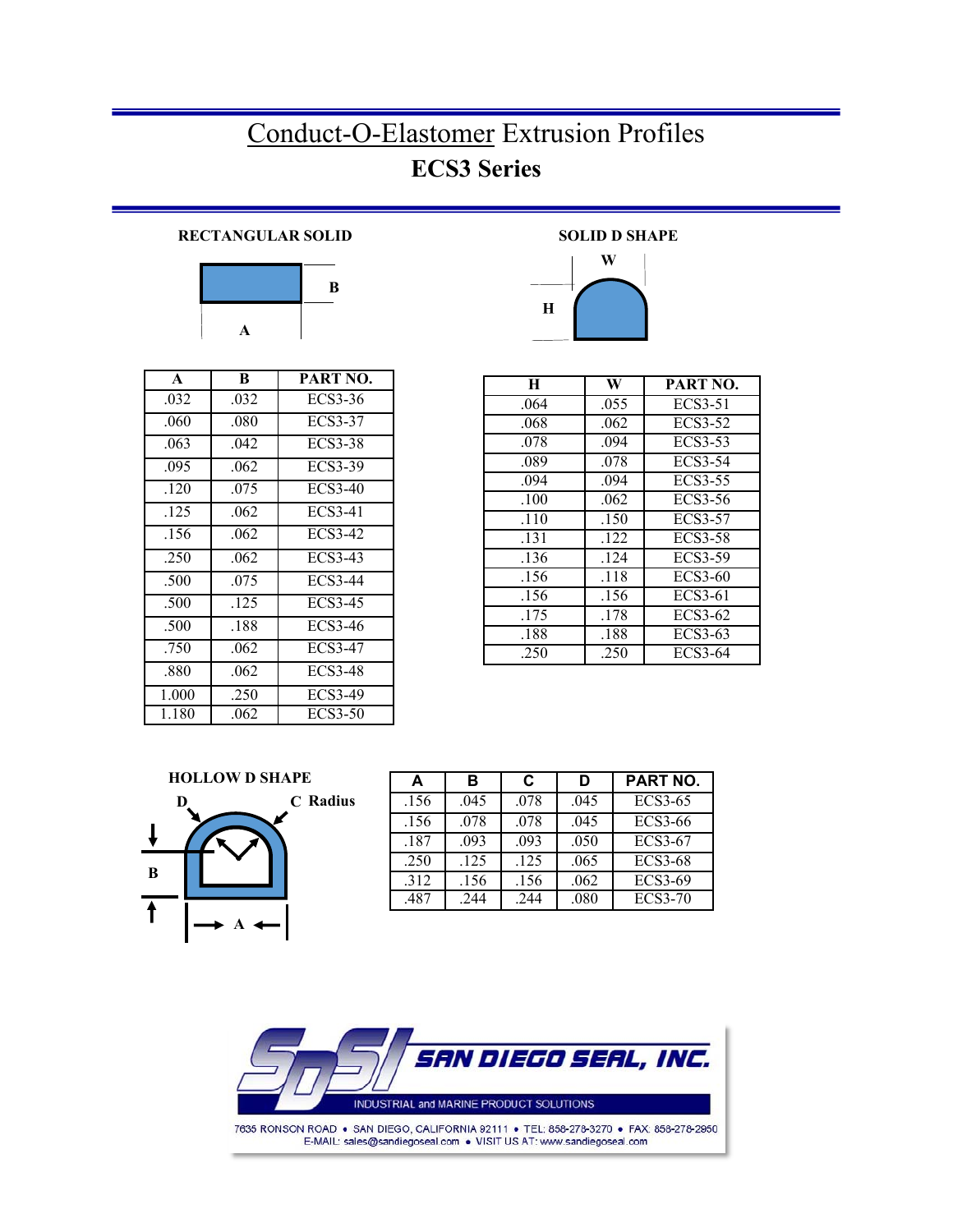# Conduct-O-Elastomer Molded Sheet Part Numbers **ECS3 Series**

For ordering convenience please see our full product part number list below. All part numbers are individually numbered to designate material type, durometer, thickness, and mold dimension. Please see the example of our part number system below or simply call direct for assistance.

### **Keep in mind addition of PSA and custom mold size is available by request as always. Continuous Roll Stock is also available up to 15" WD**



| 15 X 20 MOLD DIMENSION | *** 70 SHORE A CARBON BLACK FILLED SILICONE ***           |  |  |  |
|------------------------|-----------------------------------------------------------|--|--|--|
| ECS3-0101520-1000      | 70 SHORE A CARBON BLACK FILLED SHEET .010" THICK          |  |  |  |
| ECS3-0151520-1000      | <b>70 SHORE A CARBON BLACK FILLED SHEET 015" THICK</b>    |  |  |  |
| ECS3-0201520-1000      | 70 SHORE A CARBON BLACK FILLED SHEET .020" THICK          |  |  |  |
| ECS3-0321520-1000      | 70 SHORE A CARBON BLACK FILLED SHEET .032" THICK          |  |  |  |
| ECS3-0401520-1000      | 70 SHORE A CARBON BLACK FILLED SHEET .040" THICK          |  |  |  |
| ECS3-0621520-1000      | 70 SHORE A CARBON BLACK FILLED SHEET .062" THICK          |  |  |  |
| ECS3-0931520-1000      | 70 SHORE A CARBON BLACK FILLED SHEET .093" THICK          |  |  |  |
| ECS3-1251520-1000      | <b>70 SHORE A CARBON BLACK FILLED SHEET 125" THICK</b>    |  |  |  |
| ECS3-1601520-1000      | 70 SHORE A CARBON BLACK FILLED SHEET .160" THICK          |  |  |  |
| ECS31881520-1000       | 70 SHORE A CARBON BLACK FILLED SHEET .188" THICK          |  |  |  |
| ECS3-2501520-1000      | 70 SHORE A CARBON BLACK FILLED SHEET .250" THICK          |  |  |  |
| 15 X 20 MOLD DIMENSION | *** 65 SHORE A NICKEL COATED GRAPHITE SILICONE ***        |  |  |  |
| ECS3-0101520-2000      | 65 SHORE A NICKEL GRAPHITE FILLED SHEET .010" THICK       |  |  |  |
| ECS3-0151520-2000      | 65 SHORE A NICKEL GRAPHITE FILLED SHEET .015" THICK       |  |  |  |
| ECS3-0201520-2000      | 65 SHORE A NICKEL GRAPHITE FILLED SHEET .020" THICK       |  |  |  |
| ECS3-0321520-2000      | 65 SHORE A NICKEL GRAPHITE FILLED SHEET .032" THICK       |  |  |  |
| ECS3-0401520-2000      | 65 SHORE A NICKEL GRAPHITE FILLED SHEET .040" THICK       |  |  |  |
| ECS3-0621520-2000      | 65 SHORE A NICKEL GRAPHITE FILLED SHEET .062" THICK       |  |  |  |
| ECS3-0931520-2000      | 65 SHORE A NICKEL GRAPHITE FILLED SHEET .093" THICK       |  |  |  |
| ECS3-1251520-2000      | <b>65 SHORE A NICKEL GRAPHITE FILLED SHEET 125" THICK</b> |  |  |  |
| ECS3-1601520-2000      |                                                           |  |  |  |
|                        | 65 SHORE A NICKEL GRAPHITE FILLED SHEET .160" THICK       |  |  |  |
| ECS3-1881520-2000      | 65 SHORE A NICKEL GRAPHITE FILLED SHEET .188" THICK       |  |  |  |

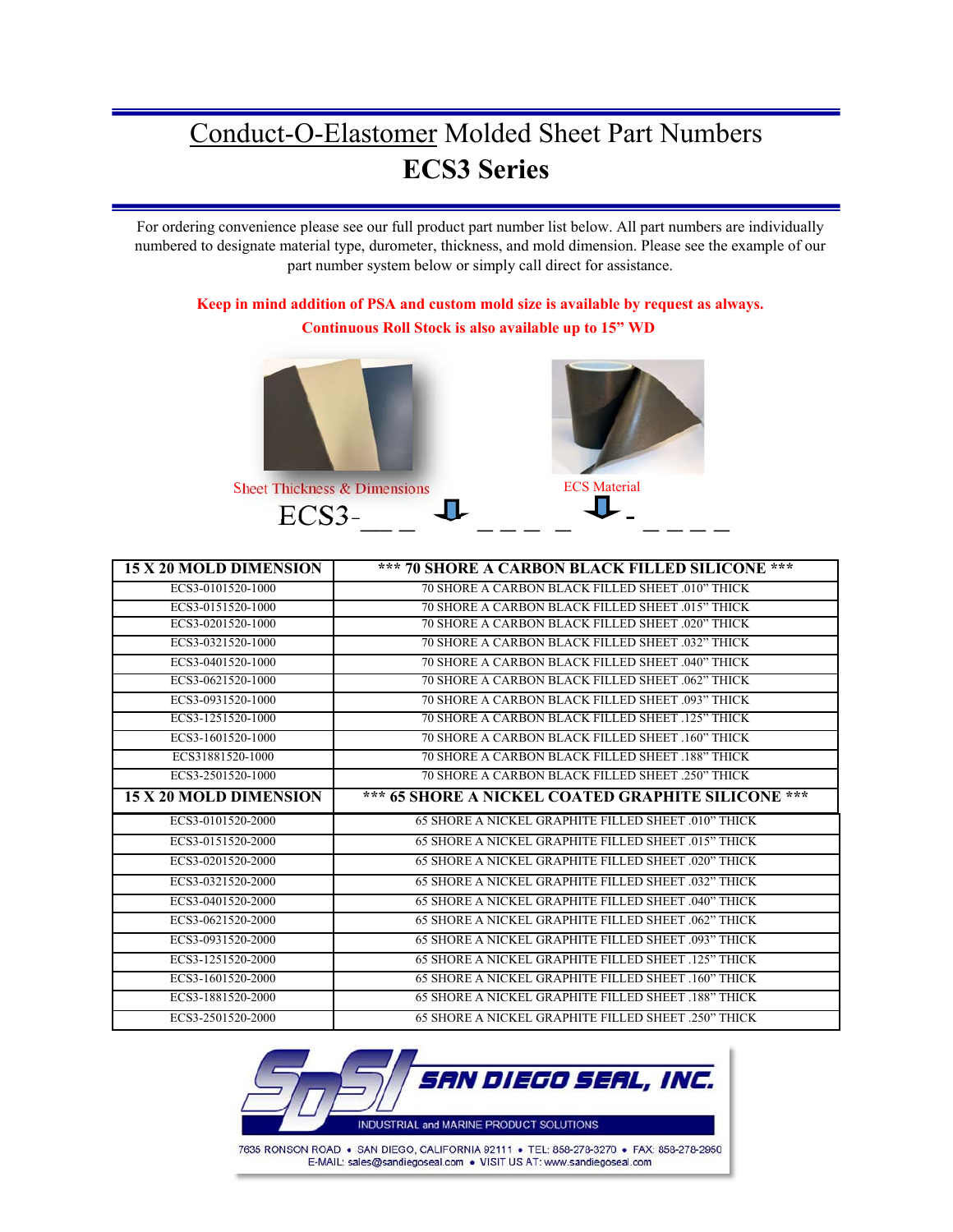### Conduct-O-Elastomer Sheet Sizes **ECS3 Series**

| <b>15 X 20 MOLD DIMENSION</b> | * 60 SHORE A NICKEL COATED GRAPHITE FLUOROSILICONE * |
|-------------------------------|------------------------------------------------------|
|                               |                                                      |
| ECS3-0101520-2000F            | 60 SHORE A NICKEL GRAPHITE FILLED FLUOROSILICONE     |
|                               | SHEET .010" THICK                                    |
| ECS3-0151520-2000F            | 60 SHORE A NICKEL GRAPHITE FILLED FLUOROSILICONE     |
|                               | SHEET 015" THICK                                     |
| ECS3-0201520-2000F            | 60 SHORE A NICKEL GRAPHITE FILLED FLUOROSILICONE     |
|                               | SHEET 020" THICK                                     |
| ECS3-0321520-2000F            | 60 SHORE A NICKEL GRAPHITE FILLED FLUOROSILICONE     |
|                               | SHEET 032" THICK                                     |
| ECS3-0401520-2000F            | 60 SHORE A NICKEL GRAPHITE FILLED FLUOROSILICONE     |
|                               | SHEET 040" THICK                                     |
| ECS3-0621520-2000F            | 60 SHORE A NICKEL GRAPHITE FILLED FLUOROSILICONE     |
|                               | SHEET 062" THICK                                     |
| ECS3-0931520-2000F            | 60 SHORE A NICKEL GRAPHITE FILLED FLUOROSILICONE     |
|                               | SHEET 093" THICK                                     |
| ECS3-1251520-2000F            | 60 SHORE A NICKEL GRAPHITE FILLED FLUOROSILICONE     |
|                               | SHEET 125" THICK                                     |
| ECS3-1601520-2000F            | 60 SHORE A NICKEL GRAPHITE FILLED FLUOROSILICONE     |
|                               | SHEET .160" THICK                                    |
| ECS3-1881520-2000F            | 60 SHORE A NICKEL GRAPHITE FILLED FLUOROSILICONE     |
|                               | <b>SHEET .188" THICK</b>                             |
| ECS3-2501520-2000F            | 60 SHORE A NICKEL GRAPHITE FILLED FLUOROSILICONE     |
|                               | SHEET .250" THICK                                    |



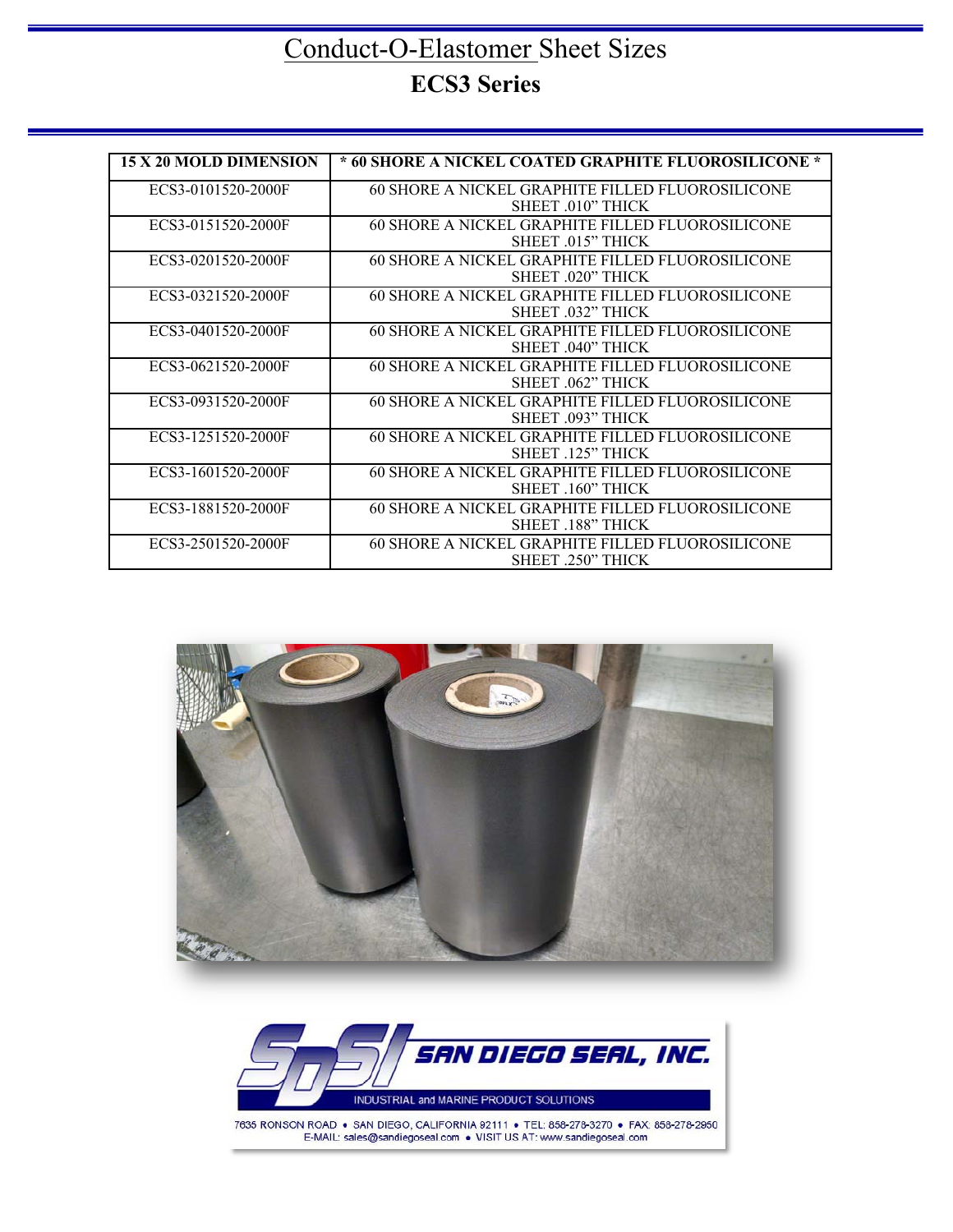## Conduct-O-Elastomer Sheet Sizes **ECS3 Series**

| 15 X 20 MOLD DIMENSION        | <b>FULL CERTIFICATION TO MIL-DTL-83528C TYPE B</b>                                                   |
|-------------------------------|------------------------------------------------------------------------------------------------------|
| ECS3-0101520-5000             | 65 SHORE A SILVER ALUMINUM FILLED DARK BLUE SHEET 010" THICK                                         |
| ECS3-0151520-5000             | 65 SHORE A SILVER ALUMINUM FILLED DARK BLUE SHEET .015" THICK                                        |
| ECS3-0201520-5000             | 65 SHORE A SILVER ALUMINUM FILLED DARK BLUE SHEET .020" THICK                                        |
| ECS3-0321520-5000             | 65 SHORE A SILVER ALUMINUM FILLED DARK BLUE SHEET .032" THICK                                        |
| ECS3-0401520-5000             | 65 SHORE A SILVER ALUMINUM FILLED DARK BLUE SHEET 040" THICK                                         |
| ECS3-0621520-5000             | 65 SHORE A SILVER ALUMINUM FILLED DARK BLUE SHEET .062" THICK                                        |
| ECS3-0931520-5000             | 65 SHORE A SILVER ALUMINUM FILLED DARK BLUE SHEET .093" THICK                                        |
| ECS3-1251520-5000             | 65 SHORE A SILVER ALUMINUM FILLED DARK BLUE SHEET .125" THICK                                        |
| ECS3-1601520-5000             | 65 SHORE A SILVER ALUMINUM FILLED DARK BLUE SHEET .160" THICK                                        |
| ECS3-1881520-5000             | 65 SHORE A SILVER ALUMINUM FILLED DARK BLUE SHEET .188" THICK                                        |
| ECS3-2501520-5000             | 65 SHORE A SILVER ALUMINUM FILLED DARK BLUE SHEET .250" THICK                                        |
|                               |                                                                                                      |
| <b>15 X 20 MOLD DIMENSION</b> | <b>70 SHORE A SILVER ALUMINUM FILLED FLUOROSILICONE</b>                                              |
| ECS3-0101520-5000F            | 70 SHORE A SILVER ALUMINUM FILLED DARK BLUE FLUOROSILICONE<br>SHEET .010" THICK                      |
| ECS3-0151520-5000F            | 70 SHORE A SILVER ALUMINUM FILLED DARK BLUE FLUOROSILICONE<br>SHEET .015" THICK                      |
| ECS3-0201520-5000F            | 70 SHORE A SILVER ALUMINUM FILLED DARK BLUE FLUOROSILICONE<br>SHEET .020" THICK                      |
| ECS3-0321520-5000F            | 70 SHORE A SILVER ALUMINUM FILLED DARK BLUE FLUOROSILICONE<br>SHEET .032" THICK                      |
| ECS3-0401520-5000F            | 70 SHORE A SILVER ALUMINUM FILLED DARK BLUE FLUOROSILICONE<br>SHEET .040" THICK                      |
| ECS3-0621520-5000F            | 70 SHORE A SILVER ALUMINUM FILLED DARK BLUE FLUOROSILICONE<br>SHEET .062" THICK                      |
| ECS3-0931520-5000F            | 70 SHORE A SILVER ALUMINUM FILLED DARK BLUE FLUOROSILICONE<br>SHEET .093" THICK                      |
| ECS3-1251520-5000F            | 70 SHORE A SILVER ALUMINUM FILLED DARK BLUE FLUOROSILICONE<br>SHEET .125" THICK                      |
| ECS3-1601520-5000F            | 70 SHORE A SILVER ALUMINUM FILLED DARK BLUE FLUOROSILICONE<br>SHEET .160" THICK                      |
| ECS3-1881520-5000F            | 70 SHORE A SILVER ALUMINUM FILLED DARK BLUE FLUOROSILICONE                                           |
| ECS3-2501520-5000F            | SHEET .188" THICK<br>70 SHORE A SILVER ALUMINUM FILLED DARK BLUE FLUOROSILICONE<br>SHEET .250" THICK |

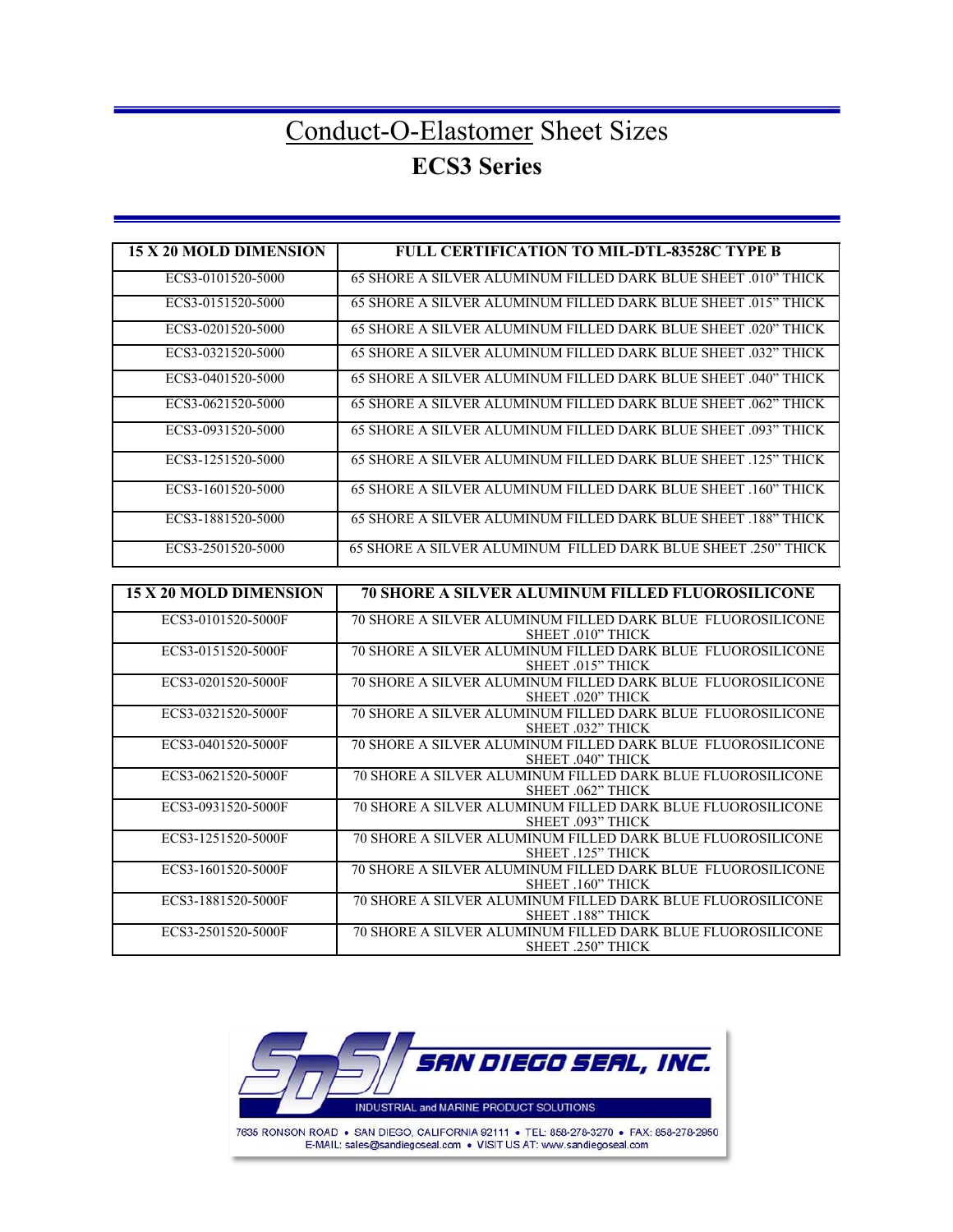### Conduct-O-Elastomer Sheet Sizes **ECS3 Series**

| <b>15 X 20 MOLD DIMENSION</b> | *** 65 SHORE A SILVER GLASS FILLED SILICONE ***   |
|-------------------------------|---------------------------------------------------|
| ECS3-0101520-6000             | 65 SHORE A SILVER GLASS FILLED SHEET .010" THICK  |
| ECS3-0151520-6000             | 65 SHORE A SILVER GLASS FILLED SHEET .015" THICK  |
| ECS3-0201520-6000             | 65 SHORE A SILVER GLASS FILLED SHEET .020" THICK  |
| ECS3-0321520-6000             | 65 SHORE A SILVER GLASS FILLED SHEET .032" THICK  |
| ECS3-0401520-6000             | 65 SHORE A SILVER GLASS FILLED SHEET .040" THICK  |
| ECS3-0621520-6000             | 65 SHORE A SILVER GLASS FILLED SHEET .062" THICK  |
| ECS3-0931520-6000             | 65 SHORE A SILVER GLASS FILLED SHEET .093" THICK  |
| ECS3-1251520-6000             | 65 SHORE A SILVER GLASS FILLED SHEET .160" THICK  |
| ECS3-1881520-6000             | 65 SHORE A SILVER GLASS FILLED SHEET .188" THICK  |
|                               |                                                   |
| <b>15 X 20 MOLD DIMENSION</b> | *** 65 SHORE A SILVER COPPER FILLED SILICONE ***  |
| ECS3-0101520-8000             | 65 SHORE A SILVER COPPER FILLED SHEET .010" THICK |
| ECS3-0151520-8000             | 65 SHORE A SILVER COPPER FILLED SHEET .015" THICK |
| ECS3-0201520-8000             | 65 SHORE A SILVER COPPER FILLED SHEET .020" THICK |
| ECS3-0321520-8000             | 65 SHORE A SILVER COPPER FILLED SHEET .032" THICK |
| ECS3-0401520-8000             | 65 SHORE A SILVER COPPER FILLED SHEET .040" THICK |
| ECS3-0621520-8000             | 65 SHORE A SILVER COPPER FILLED SHEET .062" THICK |
| ECS3-0931520-8000             | 65 SHORE A SILVER COPPER FILLED SHEET .093" THICK |
| ECS3-1251520-8000             | 65 SHORE A SILVER COPPER FILLED SHEET .125" THICK |
| ECS3-1601520-8000             | 65 SHORE A SILVER COPPER FILLED SHEET .160" THICK |



7635 RONSON ROAD . SAN DIEGO, CALIFORNIA 92111 . TEL: 858-278-3270 . FAX: 858-278-2950 E-MAIL: sales@sandiegoseal.com . VISIT US AT: www.sandiegoseal.com